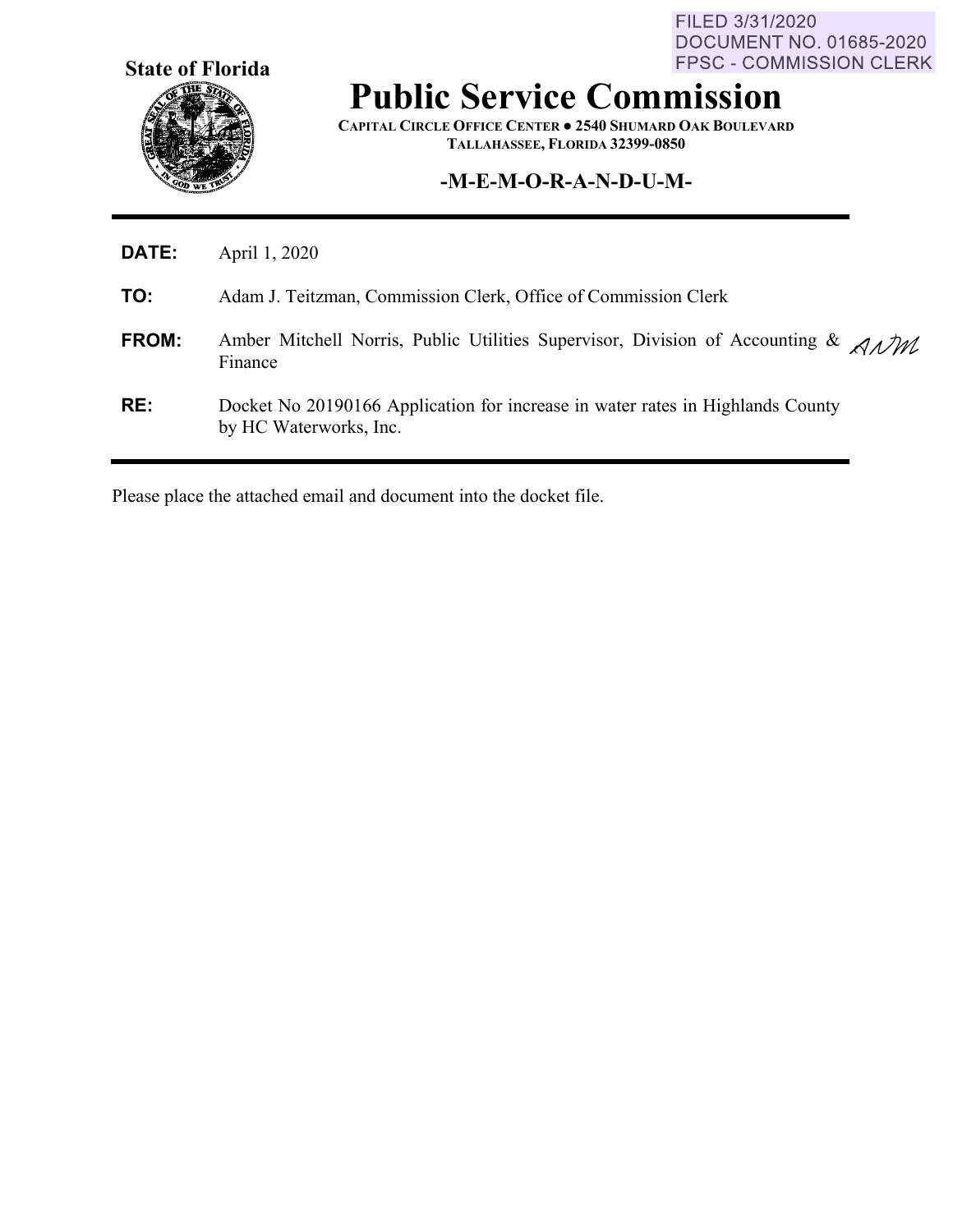| From:               | <b>Troy Rendell</b>                                          |
|---------------------|--------------------------------------------------------------|
| To:                 | <b>Amber Norris</b>                                          |
| Subject:            | HC Waterworks - USWSC Contract Cost per ERC - Test Year.xlsx |
| Date:               | Friday, March 13, 2020 10:30:06 AM                           |
| <b>Attachments:</b> | HC Waterworks - USWSC Contract Cost per ERC - Test Year.xlsx |

Here is your calculation. These are based on the MFRs for the test year..

Thanks.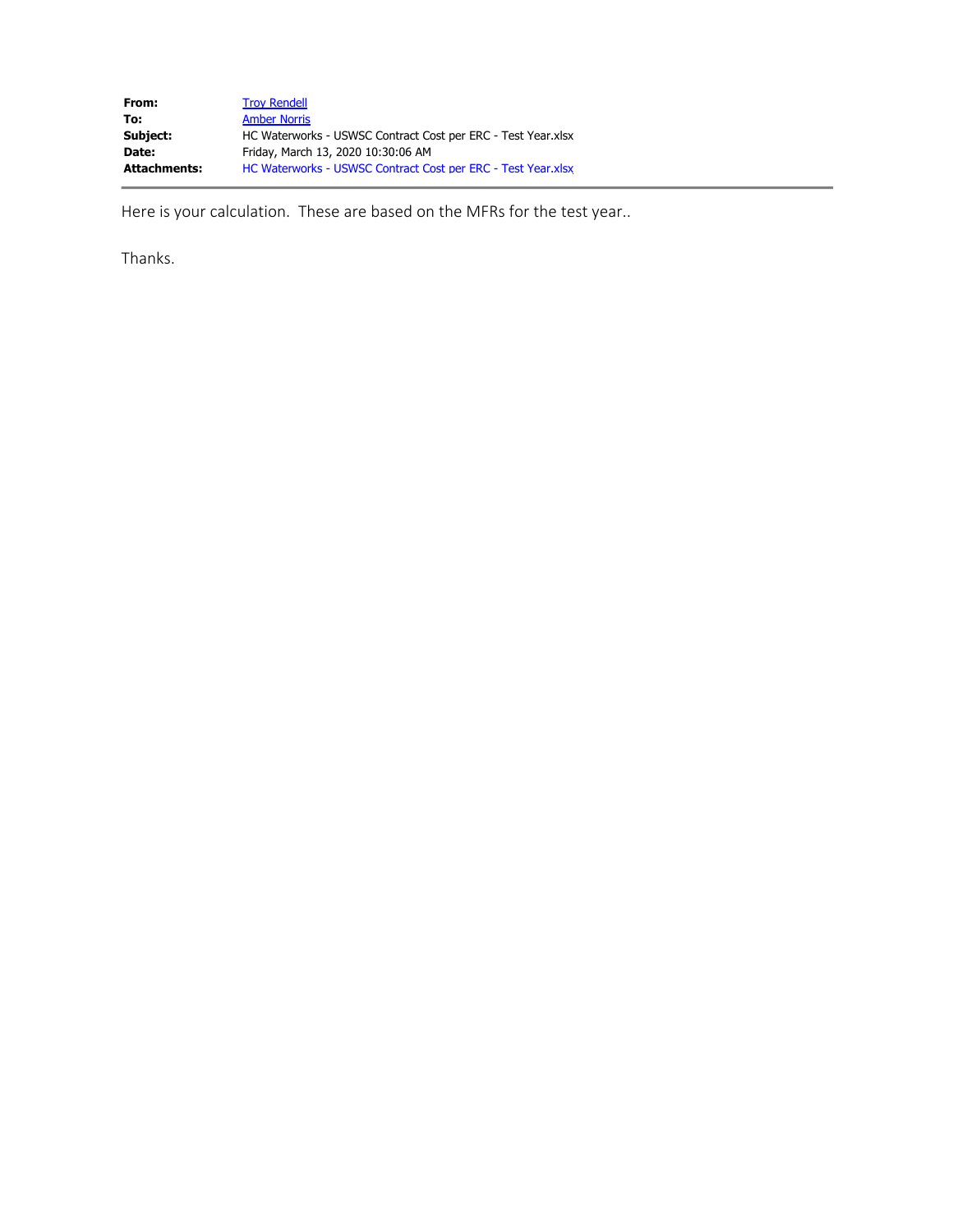## **From Schedule E-2W**

|                          |             |                                        | Meter        |              |     |
|--------------------------|-------------|----------------------------------------|--------------|--------------|-----|
| Residential              | # Bills     | # Customers                            | Equivalent   | <b>ERCs</b>  |     |
| 5/8" X 3/4"              | 11,508      | 959                                    | $\mathbf{1}$ |              | 959 |
| 3/4"                     | $\mathbf 0$ | 0                                      | 1.5          |              | 0   |
| 1"                       | 25          | $\overline{2}$                         | 2.5          |              | 5   |
|                          |             |                                        |              |              |     |
| <b>General Service</b>   |             |                                        |              |              |     |
| 5/8" X 3/4"              | 78          | 7                                      | $\mathbf{1}$ |              | 7   |
| 3/4"                     | $\mathbf 0$ | 0                                      | 1.5          |              | 0   |
| 1"                       | 24          | $\overline{2}$                         | 2.5          |              | 5   |
| $1 - 1/2"$               | 13          | $\mathbf{1}$                           | 5            |              | 5   |
| 2"                       | 13          | $\mathbf{1}$                           | 8            |              | 8   |
| <b>General Service 2</b> |             |                                        |              |              |     |
| <b>RV Park</b>           | 13          | 1                                      | 75           |              | 75  |
| <b>Fire Protection</b>   |             |                                        |              |              |     |
| 6"                       | 12          | $\mathbf{1}$                           | 4.16666667   | 4.166666667  |     |
|                          |             | <b>Total ERC</b>                       |              | 1,068.17     |     |
| Schedule B-5             |             | Test Year USWSC Contract \$ 263,130.51 |              |              |     |
|                          |             | Annual Cost / ERC                      |              | \$<br>246.34 |     |

| <b>Mtr Size</b> |
|-----------------|
| 5/8"            |
| 3/4             |
| 1               |
| 1.5             |
| 2               |
| 3               |
| 4               |
|                 |

<u> 1980 - John Barnett, fransk politiker</u>